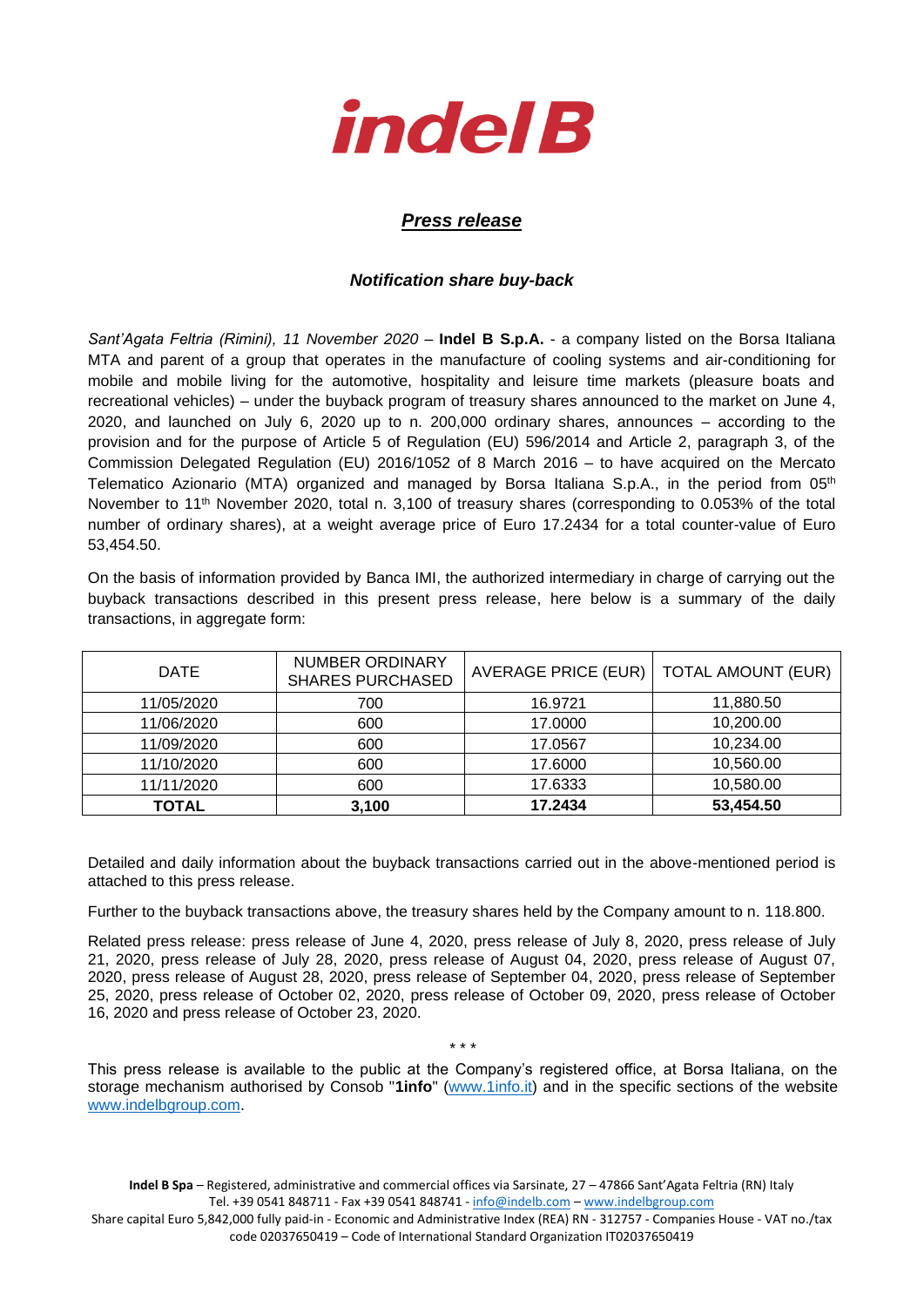*Indel B S.p.A. is a company listed on the MTA segment of the Italian stock exchange and is controlled by AMP.FIN S.r.l., in turn held entirely by the Berloni family. Indel B S.p.A. heads an important Group that operates worldwide and has been active for the last 50 years in the mobile cooling sector applicable to the Automotive, Leisure time and Hospitality cooling segments. The Group also operates in mobile climate control, with specific reference to the Automotive market, represented by commercial vehicles, minibuses, ambulances, agricultural and earth-moving machinery, and in the Cooling Appliances sector, which mainly comprises cellars for storing wine and small refrigerators for storing milk. The company has a market cap of approximately Euro 101 million.*

## **Contact details**

| <i>INDEL B</i>              | <b>POLYTEMS HIR</b>            | <b>FAST-COM</b>                |
|-----------------------------|--------------------------------|--------------------------------|
| CFO & IR                    | IR and Financial Disclosures   | <b>Media Relations</b>         |
| Mirco Manganello            | Bianca Fersini Mastelloni      | Paolo Santagostino             |
| +39 0541 848 711            | +39 06.69923324; +39 336742488 | +39 349 3856585                |
| mirco.manganello@indelb.com | b.fersini@polytemshir.it       | paolo.santagostino@fast-com.it |